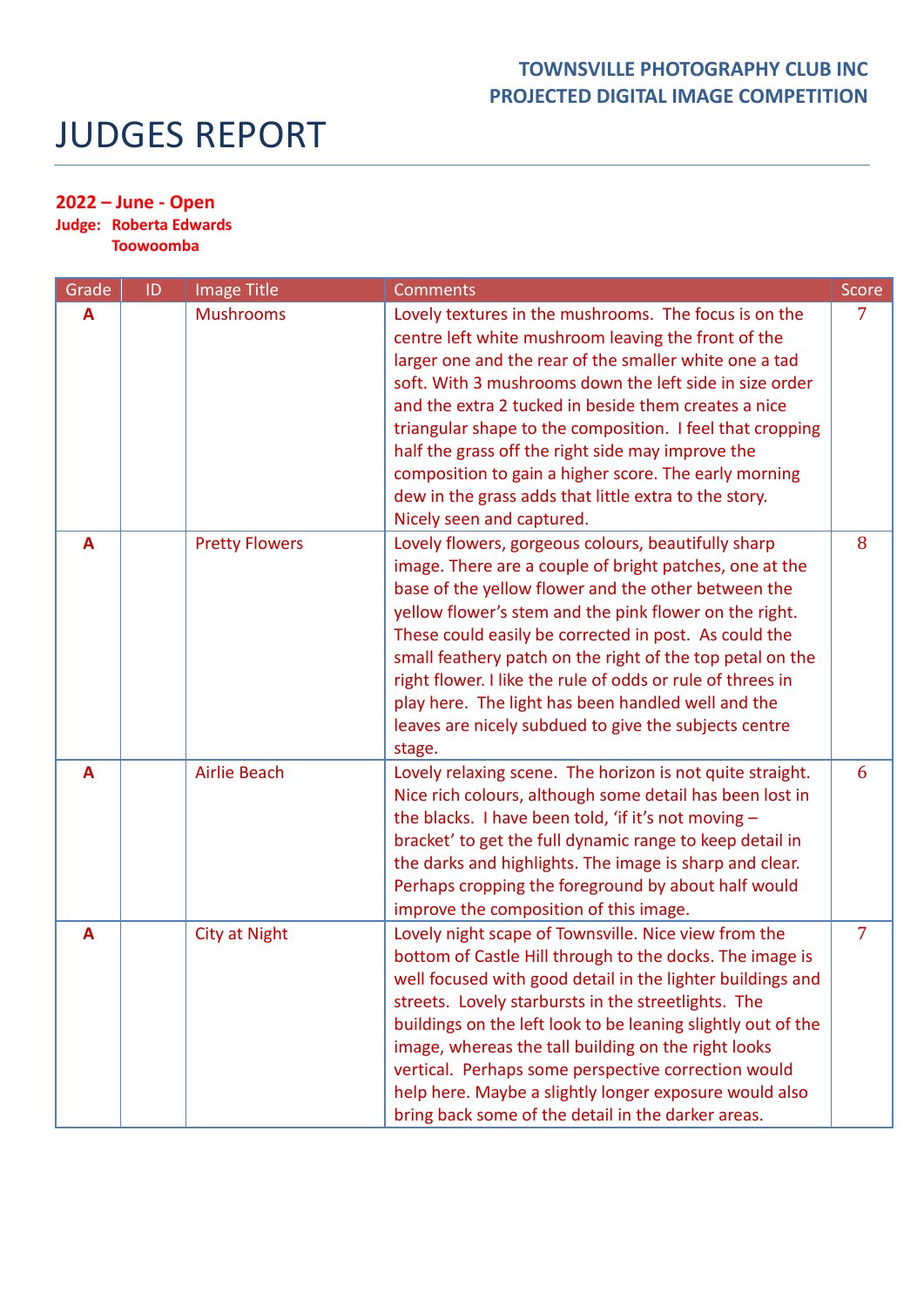| A            | Gateway                   | Gateway to where? Makes you wonder Lovely                                                                           | 7 |
|--------------|---------------------------|---------------------------------------------------------------------------------------------------------------------|---|
|              |                           |                                                                                                                     |   |
|              |                           | textures in the rocks. The inner sanctum is quite dark                                                              |   |
|              |                           | and much of the lovely detail in the rocks has been lost.                                                           |   |
|              |                           | The image is a bit soft and grainy and the sky at the                                                               |   |
|              |                           | other end is quite bright. With the black and white                                                                 |   |
|              |                           | treatment of this image, toning down the bright sky                                                                 |   |
|              |                           | would not stand out as much as it would in a colour                                                                 |   |
|              |                           | image. I am wondering if the image has a lean to the                                                                |   |
|              |                           | right or is that just the impression from the sloping rock                                                          |   |
|              |                           | formations. From the footprints in the sand, this looks                                                             |   |
|              |                           | like a well-trodden path through the gateway.                                                                       |   |
| $\mathbf{A}$ | <b>Untamed</b>            | Wild and untamed indeed. Lovely detail in the foliage,                                                              | 7 |
|              |                           | lovely textures in the wooden shack. The story is the                                                               |   |
|              |                           | foliage and the shack. Half of the sky could be cropped                                                             |   |
|              |                           | as it is not adding to the story. Perhaps a square crop                                                             |   |
|              |                           | with the shack on the upper right power intersection                                                                |   |
|              |                           | would make this a stronger image.                                                                                   |   |
|              |                           | Sharp throughout, good depth of field.                                                                              |   |
| A            | Calligraphy in the        | Calligraphy is an art and requires a steady hand and                                                                | 9 |
|              | <b>Making</b>             | concentration and this gentleman's face says it all.                                                                |   |
|              |                           | Lovely sharp image, nice colours, and great detail                                                                  |   |
|              |                           | throughout.                                                                                                         |   |
| A            | Life in Concrete          | I like the triangular composition with the green shoot                                                              | 8 |
|              |                           | placed on the top right power intersection. Lots of                                                                 |   |
|              |                           | texture in the concrete. Looking at it I can feel every                                                             |   |
|              |                           | single bump and divot on the soles of my feet.                                                                      |   |
|              |                           | The image is sharp, the concrete is nicely lit, which                                                               |   |
|              |                           | shows the crack between the two slabs as a deep dark                                                                |   |
|              |                           | chasm where anything could live. Well seen and I like                                                               |   |
|              |                           | the out of the box thinking here.                                                                                   |   |
| A            | <b>Approaching Storm</b>  | Beautiful colours, clear sharp image. Those clouds                                                                  | 6 |
|              |                           | currently give me the feeling of dread as we have had so                                                            |   |
|              |                           | much rain lately, I am starting to get cabin fever.                                                                 |   |
|              |                           |                                                                                                                     |   |
|              |                           | The bright red and orange foliage at the front right is a<br>little soft, possibly from movement in the breeze. The |   |
|              |                           |                                                                                                                     |   |
|              |                           | two tiny bright spots on the upper right edge could have                                                            |   |
|              |                           | easily been cloned or cropped out.                                                                                  |   |
| A            | <b>Palmetum Waterlily</b> | Lovely vibrant colours on the flower and the leaves. I                                                              | 8 |
|              |                           | love the sneak peek of the new flower emerging from                                                                 |   |
|              |                           | the bud on the left. The bees collecting the pollen from                                                            |   |
|              |                           | the open flower is a beautiful addition to the story.                                                               |   |
|              |                           | However, the low ceiling to the image gives me a                                                                    |   |
|              |                           | claustrophobic feeling. I think it needs a little more                                                              |   |
|              |                           | breathing room above the blossom. The flower is clear                                                               |   |
|              |                           | and in focus and the not so blurred background give                                                                 |   |
|              |                           | context to the scene. I like the addition of the third bud                                                          |   |
|              |                           | just poking out of the water to show three stages of                                                                |   |
|              |                           | growth in the waterlily.                                                                                            |   |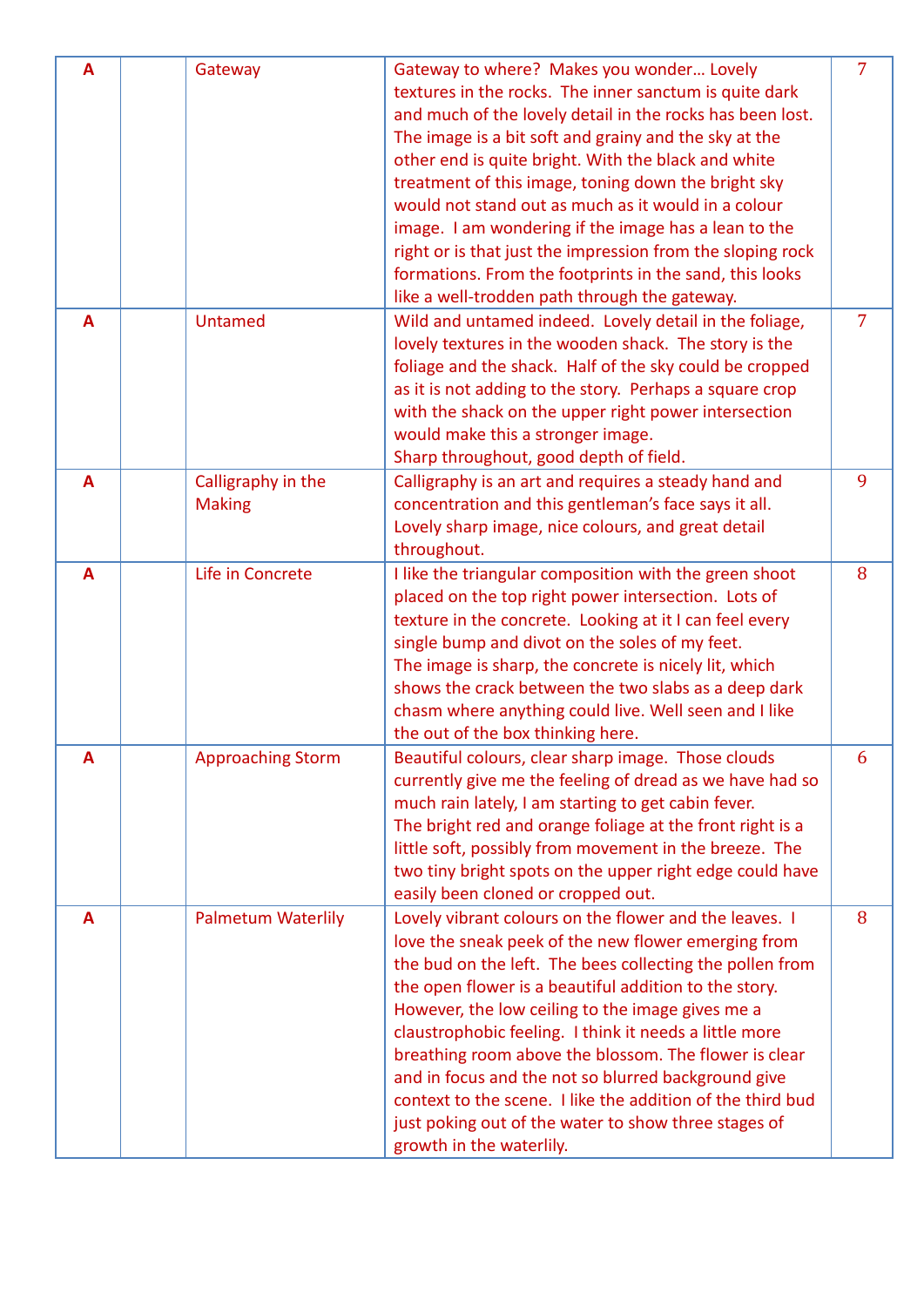| A            | <b>Some Might Argue</b><br><b>These Are Too Late</b> | The wind turbines are nicely placed on the left thirds<br>line for a classic composition. I like the grainy overlay. It<br>tells the story of a wasted and polluted world that needs<br>help to restore it to its former glory. The colour of the<br>sky has been chosen well to portray this. The grainy<br>overlay gives the image an overall consistent hue and<br>texture and brings the image together.                                                                                                                                                                                                                                                                | 9              |
|--------------|------------------------------------------------------|-----------------------------------------------------------------------------------------------------------------------------------------------------------------------------------------------------------------------------------------------------------------------------------------------------------------------------------------------------------------------------------------------------------------------------------------------------------------------------------------------------------------------------------------------------------------------------------------------------------------------------------------------------------------------------|----------------|
| $\mathbf{A}$ | Surely Was a Lot of<br>Water!                        | This is a good documentary image of the aftermath of<br>the floods depicting a 44-gallon drum so high in the<br>tree, which itself is high above the river below.<br>The tree on the left with the darker foliage and the thick<br>branch crossing the corner aren't doing the image any<br>favours. I wonder if a portrait mode centring on the<br>drum and the river would make for a stronger image, as<br>it is currently somewhat lost in amongst the foliage of<br>the tree. Perhaps even trying some selective colouring<br>the have the coloured drum stand out from the muted<br>foliage. The focus and depth of field are good. The<br>image is sharp throughout. | 6              |
| A            | Contemplating                                        | The eye is sharp with lovely catchlight. There is some<br>loss of detail in the blacks of this bird. The highlights in<br>the background could have been toned down so as not<br>to be quite so distracting. Perhaps there could have<br>been a little more room on the right as that is where the<br>bird is looking.                                                                                                                                                                                                                                                                                                                                                      | 6              |
| A            | Little Kingfisher                                    | What a sweet little kingfisher. Eye is sharp and clear<br>with a lovely catchlight. Background is delightfully<br>blurred, but the highlights are just a bit bright and tend<br>to distract from the subject a little. Perhaps toning them<br>down in post would alleviate this. Lovely detail in the<br>bird's feathers, and nice textures in the branch.                                                                                                                                                                                                                                                                                                                  | 8              |
| A            | <b>Black Swan Swimming</b>                           | Swans are quite graceful birds, and this black swan does<br>not disappoint. The lighting is good, revealing lots of<br>detail in the feather. The eye is nice and sharp as is the<br>whole bird. The ripples in the water are a lovely touch<br>and definitely add to the story of the swan swimming<br>around the pond. The bright spot in the reflection<br>behind the swan could have been cloned out and the<br>leaf poking down from the top centre is a bit of a<br>distraction and could possibly be either cropped or<br>cloned out. Both adjustments would have added to the<br>score.                                                                             | $\overline{7}$ |
| A            | <b>Jostling for Position</b>                         | I have never watched a game of polocrosse, but I<br>imagine it would be very fast paced and exciting.<br>The subjects are clear and focused, lots of detail in the<br>horses and the players. The crop feels a bit too<br>restrictive as the horse on the right is up against the side<br>of the image. Perhaps leaving a bit more room around<br>the action to give them room to manoeuvre would have<br>improved this image. Good depth of field and the<br>colours could do with a little boost in vibrance and<br>contrast.                                                                                                                                             | 7              |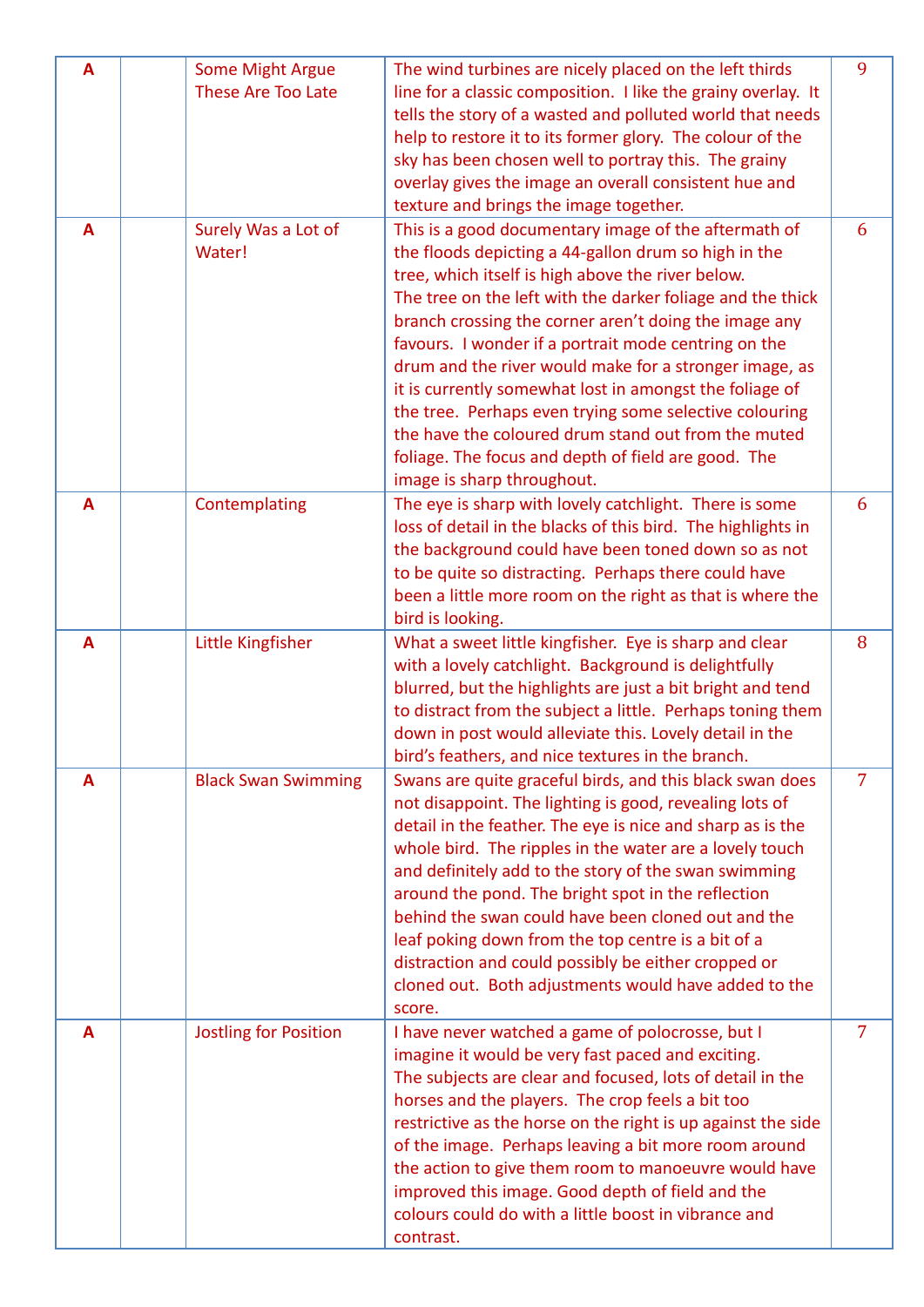| A | <b>Mitre Peak Milford</b><br>Sound | Beautiful colours with the pink glow of the sunrise or<br>sunset in the clouds. This is another place to go on my<br>bucket list. The clouds give the viewer a sense of scale to<br>these mountain peaks. The focus is on the central<br>mountains bringing out the nice detail in the foliage.<br>The story in this image is Mitre Peak and the pink sky.<br>So, I am wondering if cropping the mountain and the<br>valley on the left to bring main subject to the thirds line<br>would emphasise the majesty of Mitre Peak and the<br>pink glow in the clouds and the reflection in the water. | 7 |
|---|------------------------------------|---------------------------------------------------------------------------------------------------------------------------------------------------------------------------------------------------------------------------------------------------------------------------------------------------------------------------------------------------------------------------------------------------------------------------------------------------------------------------------------------------------------------------------------------------------------------------------------------------|---|
| A | News on the Computer               | Not something I would expect to see, but I suppose it is<br>rarer not to see computers these days. Lovely sharp<br>image, lots of textures and detail and lovely colours. All<br>three gentlemen are totally engrossed in what is on the<br>screen. The perspective in this image feels a little off.<br>The brick column on the right is nicely vertical, but the<br>columns to the left look as though they are leaning away<br>from the centre of the image. This can be easily<br>corrected in post.                                                                                          | 7 |
| A | <b>Fly Past</b>                    | The eye has a lovely catchlight. The bird seems a bit soft<br>overall, but you did manage to get some good detail in<br>its feathers, especially the tail feathers. When<br>photographing animals, birds' insects etc it is very<br>important that the eyes are sharply focused. I am not<br>sure if this was panned or captured as a fly-by. Either<br>way, I understand the difficulty of capturing this image.<br>If this was a fly-by capture, perhaps trying a panning<br>shot even at a high shutter speed may have helped with<br>the focus.                                               | 7 |
| A | <b>Welcome Swallow</b>             | Such a cute little bird. The eye is nicely sharp with a<br>little catchlight. The back of the bird is quite dark and<br>there is some loss of detail on the back of the neck and<br>head. Nice detail in the rest of the feathers. Perhaps<br>narrowing the aperture a little to get a deeper depth of<br>field would get more of the swallow in focus.<br>The background highlights are distracting. Lovely rich<br>colours and plenty of room for the bird to move into.                                                                                                                        | 7 |
| A | <b>Fruit Bat Falls</b>             | One day, I will get up to the cape. I will definitely put<br>this on my list of places to go. Nice image of the river<br>and the waterfall. Nice detail in the water below the<br>falls. Some of the detail in the dark patch in the centre<br>could have been brought back in post. The image seems<br>to be well focused. Shame the trees are blocking some<br>of the view.                                                                                                                                                                                                                     | 6 |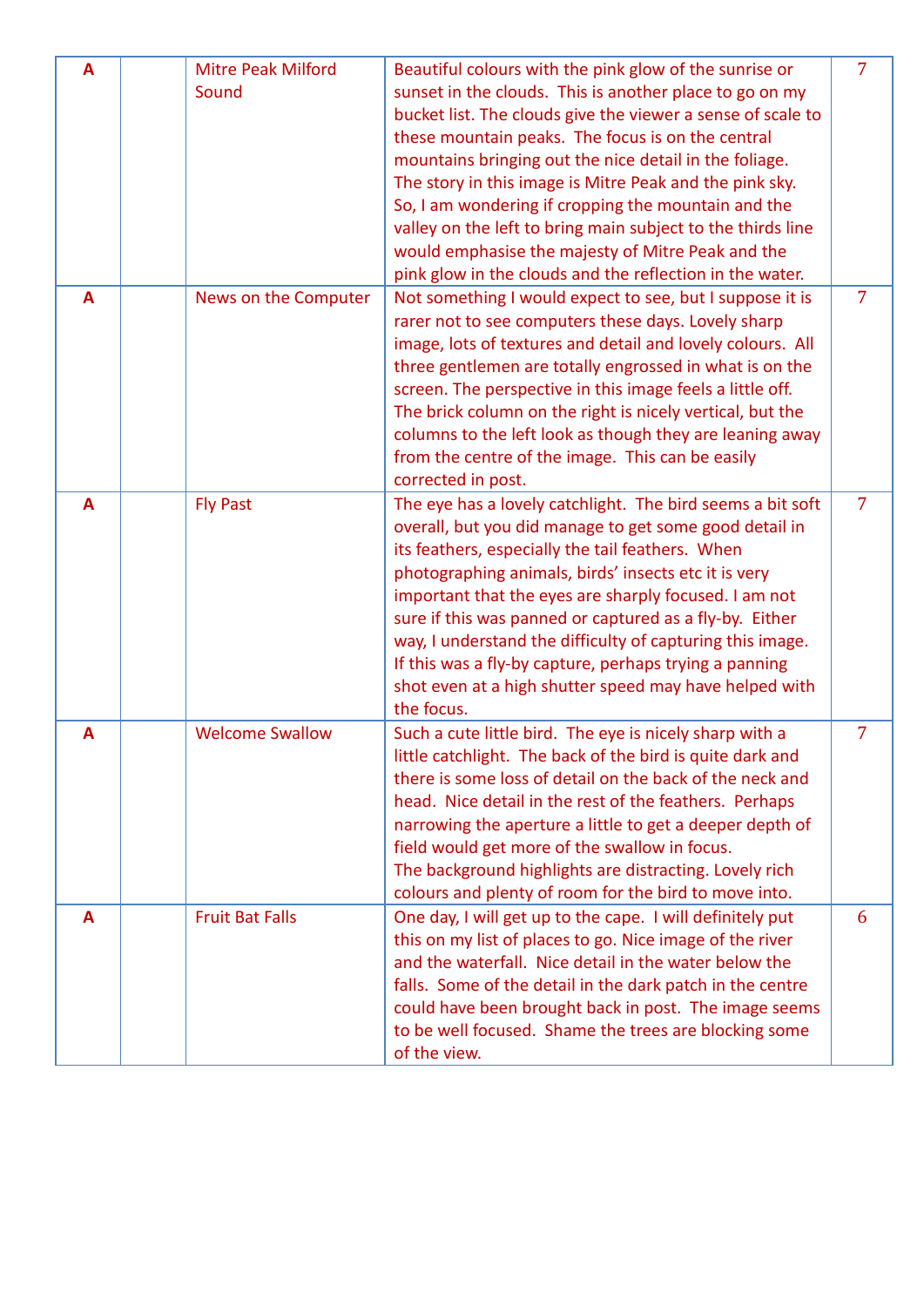| A | <b>Isolated Mangrove</b> | Lovely colours, nice detail and nice textures. I feel the<br>image is ever so slightly soft, especially in the tree, but I<br>imagine it was probably quite windy. Mangroves are<br>strange creature in that they have roots coming from all<br>parts of the tree. You have managed to capture a lot of<br>detail in the roots. The placement of the horizon has<br>defined the point between the top of the tree and the<br>trunk and root system. I imagine this point on the trunk<br>to be the high tide point for the tree. Take care to get<br>the tree, especially the roots, sharply in focus next time.                                                                     | 6              |
|---|--------------------------|--------------------------------------------------------------------------------------------------------------------------------------------------------------------------------------------------------------------------------------------------------------------------------------------------------------------------------------------------------------------------------------------------------------------------------------------------------------------------------------------------------------------------------------------------------------------------------------------------------------------------------------------------------------------------------------|----------------|
| A | <b>Heading Home</b>      | Lovely perspective of this lady walking home across the<br>bridge. Lovely splash of blue from the umbrella in an<br>otherwise cold and dreary scene. The leading lines of<br>the railings along the sides and the line up the centre of<br>the bridge take the viewer's focus directly to the lady<br>and the blue umbrella. The continuation of the railings<br>over the hump of the bridge has the viewer asking what<br>is on the other side. We can see a mobile tower and a<br>tree, but what else is there? The image is sharp and<br>clear. With this scene the loss of detail in her black<br>jacket is not a problem.                                                       | 9              |
| A | <b>That's Hilarious!</b> | Quite hilarious indeed. The focus is on the pelican at<br>the back with his beak up in the air and open while the<br>other bird is a little soft. Is the pelican waiting for a fish<br>to drop out of the sky for his lunch or is he in the<br>process of swallowing his catch? The eye is sharp and<br>the colours are good. There is little to no detail in the<br>black feather of either bird, but the rest of the feather<br>detail is good. The hero of the story is definitely the<br>pelican in the rear as the rocks on the right are sloping<br>up towards him as are the row of dots along the upper<br>left and the front pelican seems to be looking at him as<br>well. | $\overline{7}$ |

| <b>IMAGE OF THE MONTH</b><br>(ONE only for each Grade please) |    |                     |                                                                                                                                                                 |
|---------------------------------------------------------------|----|---------------------|-----------------------------------------------------------------------------------------------------------------------------------------------------------------|
| Grade                                                         | ID | <b>Image Title</b>  | <b>Reason for Placing</b>                                                                                                                                       |
| A                                                             |    | <b>Heading Home</b> | I like the symmetry, the leading lines and the splash of colour<br>the stands out, all playing their part to grab the attention of the<br>viewer. (Karen Grice) |

|  | Grade ID Image Title | Comments | 'Score |
|--|----------------------|----------|--------|
|  |                      |          |        |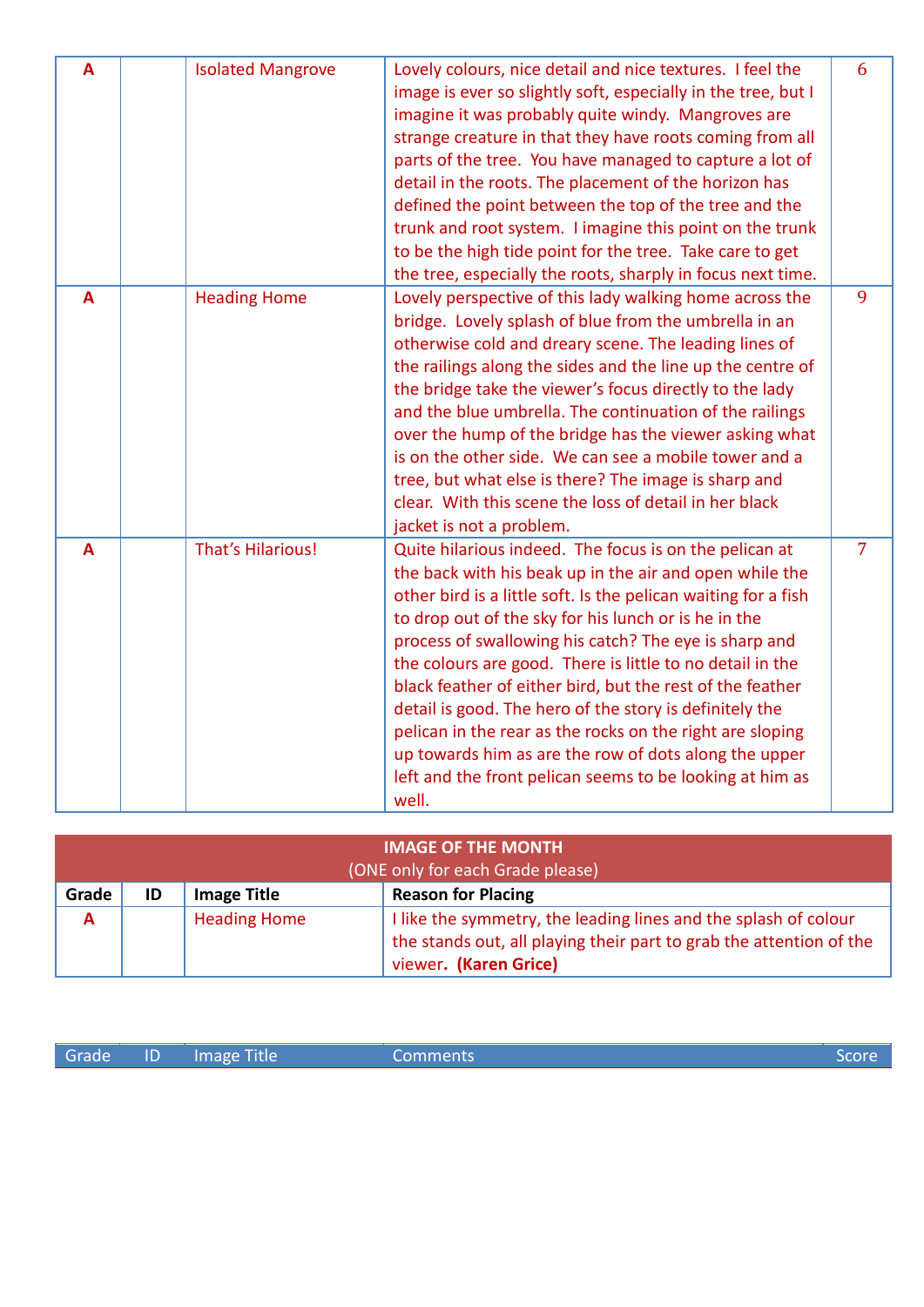| <b>AB</b> | A Nice Drop of Water                 | Nice waterfall image. I like the slow shutter to get the<br>silky water. Good detail and textures in the moss and<br>lichen on the rocks. I feel the debris dead centre on the<br>rock detracts from the image. Perhaps this could have<br>been removed from the spot before taking the image.<br>The tree branch poking in from the right side also<br>detracts from the soothing feel of the running water.<br>There could even be two images here; the top part<br>from just below the central rock and above, and the<br>bottom part from the top of the central rock and below.<br>I do like the dark rock at the top right - it looks like the<br>face of a dog or a bear leaning in looking for a drink.                  | $\overline{7}$ |
|-----------|--------------------------------------|----------------------------------------------------------------------------------------------------------------------------------------------------------------------------------------------------------------------------------------------------------------------------------------------------------------------------------------------------------------------------------------------------------------------------------------------------------------------------------------------------------------------------------------------------------------------------------------------------------------------------------------------------------------------------------------------------------------------------------|----------------|
| <b>AB</b> | Rainforest Light and<br>Shade        | Lovely cool relaxing place to be. Plenty of detail and<br>textures in the rocks and bridge on the right side of the<br>image, but this has been lost in the shadows on the<br>left. Beautiful cool colours in the water. Perhaps<br>revisiting this place at a different time of day (if<br>possible) would give a very different feel to this image<br>with the different light. The very large rock bottom<br>right is quite bright on the top and tends to block the<br>view of the lovely colours in the water.                                                                                                                                                                                                              | 8              |
| <b>AB</b> | Ooo Cheeky! No, it's<br>not a Mullet | Lovely catchlight in the eye. The focus seems to be<br>centred on the neck leaving the rest of him a little soft.<br>Try not to have a horizontal line crossing through<br>behind the subject, especially near the head or face, as<br>to tends to cut the subject. He seems quite curious as<br>to what the photographer is doing. Nicely framed off<br>centre giving him room, as I feel he might be about to<br>move to the left to get a better look at what is going on.                                                                                                                                                                                                                                                    | $\overline{7}$ |
| <b>AB</b> | Who, What, When,<br>$Why - War!$     | This looks like a display in a museum. Usually taking<br>photos of another person's work is a no-no in<br>competitions. Is the green lighting/colouring<br>representative of night vision? Nice detail in the<br>soldier's uniform and equipment vest. It is hard to tell<br>if the background was already soft and grainy or if the<br>depth of field and low light has made it look like that.<br>I do like the splash of red in the background to break up<br>all the green.                                                                                                                                                                                                                                                  | 6              |
| <b>AB</b> | Jugs from the Past                   | I think I recognise a couple of these jugs from my<br>childhood. It certainly brings back memories of having<br>to change the element in the one we had. Nicely<br>arranged eclectic collection. It would have been nice to<br>see the jug out of the box at the back left. Please be<br>mindful of your focal points. The centre front 2 jugs are<br>focused but the side and rear jugs are a little soft. If<br>you can adjust the focal points in your camera, for an<br>image like this you should use as many focal points as<br>possible - the little squares that appear in the view<br>finder as you press the shutter to focus and take the<br>image. The lighting seems a little flat, possibly from<br>using a flash. | 6              |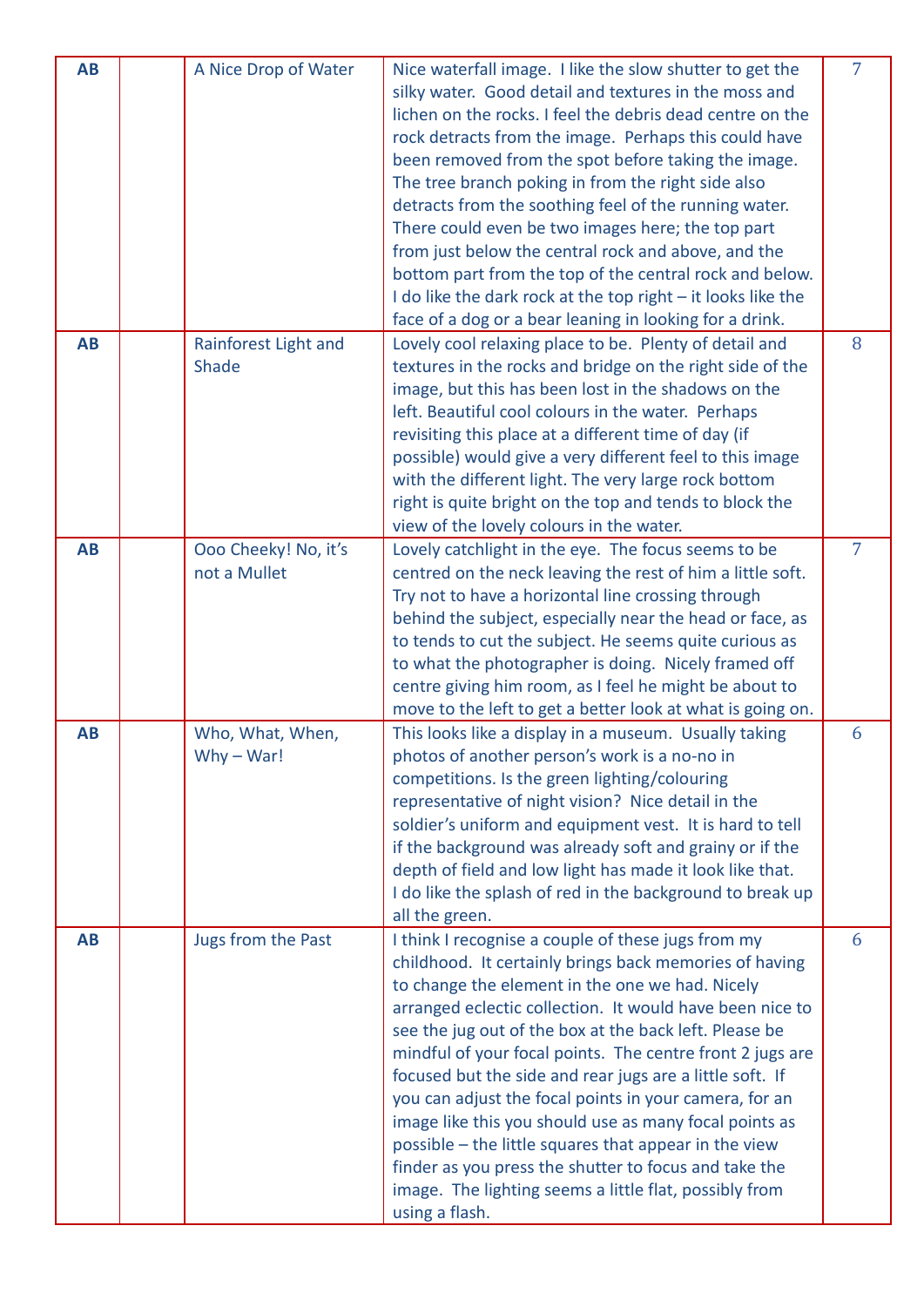| <b>AB</b> | Visit to the Book Shop   | Lovely image of what looks to be a small country or<br>suburban book shop. You don't often see such lovely<br>tiling on a footpath anymore. Nicely focused getting the<br>subject sharp. Good depth of field. The bike looks like<br>it isn't going anywhere in a hurry as the tyres look flat.<br>The crop could have been brought out a fraction on the<br>left side and the bottom as the bike has lost the end of<br>the mud guard and the back tyre is sitting on the edge<br>of the image. I feel it needs a little more room, not<br>much, perhaps just another inch or two. This image<br>gives lovely relaxing feeling of spending hours browsing<br>through the book shop. | 9              |
|-----------|--------------------------|--------------------------------------------------------------------------------------------------------------------------------------------------------------------------------------------------------------------------------------------------------------------------------------------------------------------------------------------------------------------------------------------------------------------------------------------------------------------------------------------------------------------------------------------------------------------------------------------------------------------------------------------------------------------------------------|----------------|
| <b>AB</b> | <b>Floral Cascade</b>    | This is a lovely cascade of what looks like Jasmine, but I<br>could be wrong. Your choice of aperture is good as it<br>has the whole cascade in focus while blurring out the<br>background. The bright stick in the background could<br>be darkened down a little as it tends to stand out, as<br>could the brighter greenery across the bottom. The two<br>leaves at the top in front of the flowers could have<br>been tucked behind to get a better view of the flowers,<br>or perhaps you could have moved around to the right a<br>bit.                                                                                                                                         | $\overline{7}$ |
| <b>AB</b> | Waterlily                | Beautiful image of a waterlily. Great detail in both the<br>lily and the wasp. The background looks a bit busy as it<br>could have been blurred a little more with a shallower<br>depth of field. Lovely colours in the lavender petals and<br>the yellow centre. The subject is sharp and well placed<br>in the image.                                                                                                                                                                                                                                                                                                                                                              | 8              |
| <b>AB</b> | Looking at You           | Such a cute creature. But I wouldn't want to get on his<br>bad side. Nicely framed, well focused to get good detail<br>in the hair, except on the right side of the nose where it<br>is very bright and blown out. The eyes are nice and<br>sharp with a very subtle catchlight.<br>The vignetting is a bit too defined around the edge.<br>There are a couple of ways to do this more effectively.<br>1. Drop the opacity and increase the feathering,<br>2. Use the oval marque tool over the animal and<br>darken and feather outside the oval with a very<br>low opacity to give a subtle highlight to the<br>Alpaca.<br>Keep in mind; subtlety is your friend.                  | 7              |
| <b>AB</b> | <b>Sweet Little Bird</b> | Beautifully captured image of a sparrow. Nice and<br>sharp, lovely catchlight in the eye. The background is<br>beautifully blurred. The slant of the background and<br>the post are quite distracting and are easily<br>straightened in post by a slight rotation of the image to<br>the right. You could try a square crop to feature the<br>bird and the post more prominently as the extra space<br>to the sides are not adding to the story here. Keep the<br>post central so the bird is off centre and has room to fly<br>into.                                                                                                                                                | 8              |